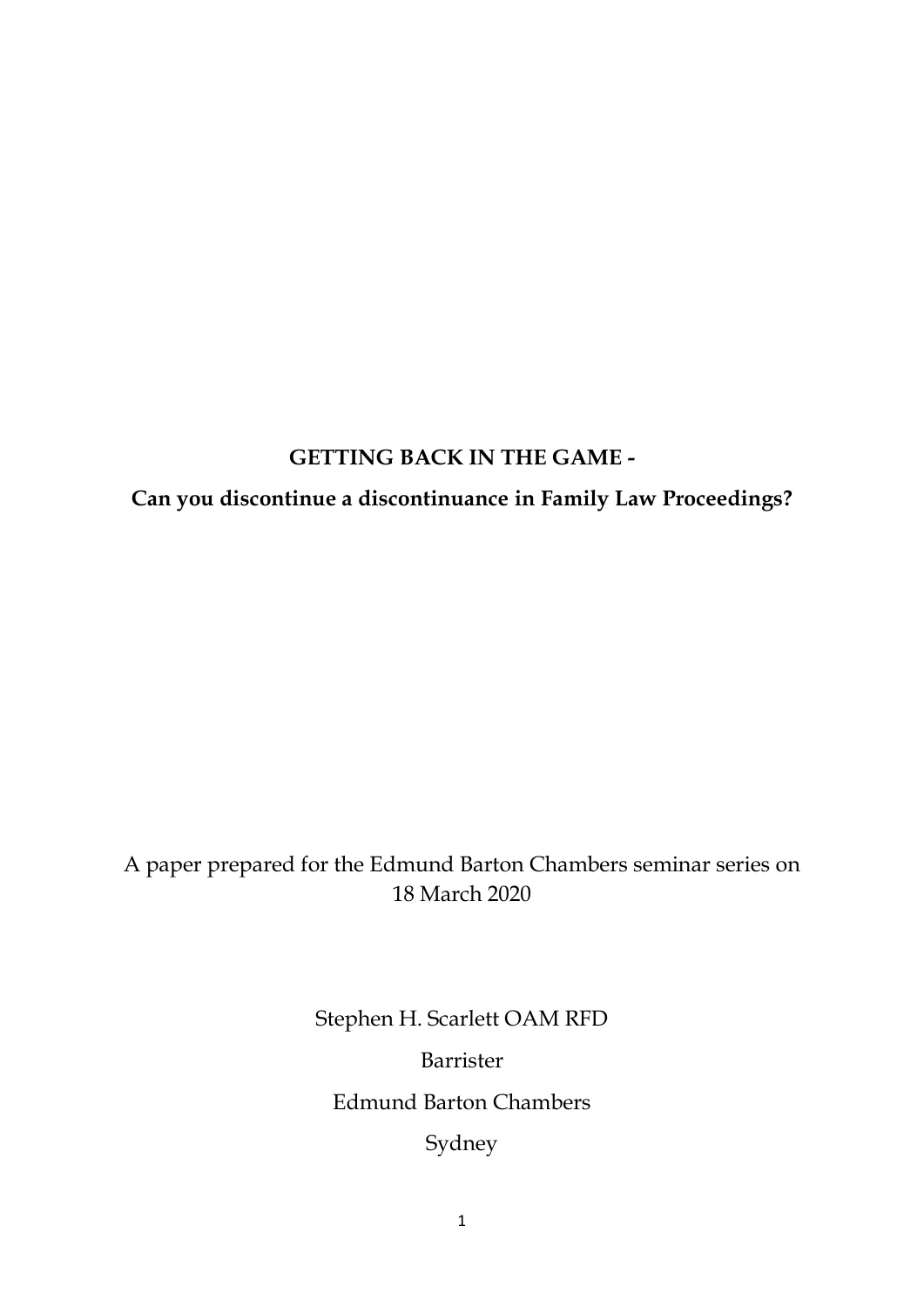### **Introduction**

- 1. A person files an Application in the Federal Circuit Court, whether in the Court's family law jurisdiction or the Court's general federal jurisdiction, then decides to discontinue the Application by way of filing a Notice of Discontinuance. The Respondent files a Response. Then, the Applicant has a change of heart and seeks to set aside the Notice of Discontinuance by way of an Application in a Case.
- 2. The Respondent, however, opposes the Application to set aside the Notice of Discontinuance and seeks orders by way of an undefended hearing.
- 3. What should you do, as a practitioner, if you are acting for the Applicant? What should you do if you are acting for the Respondent? What do you think the Court will do?
- 4. Do different considerations apply if the subject matter of the discontinued application is under the *Family Law Act 1975* rather than in the general federal law jurisdiction? If the matter is a family law matter, do different considerations apply if the discontinued application is for parenting orders rather than property or other financial orders?
- 5. These were the questions that were asked of me by a young solicitor late in 2019, who was due to argue the case for the Respondent before his Honour Judge Altobelli in October last year.
- 6. My immediate answer was "That's a very interesting question", which to the uninitiated is barristers' code for "I haven't the faintest idea".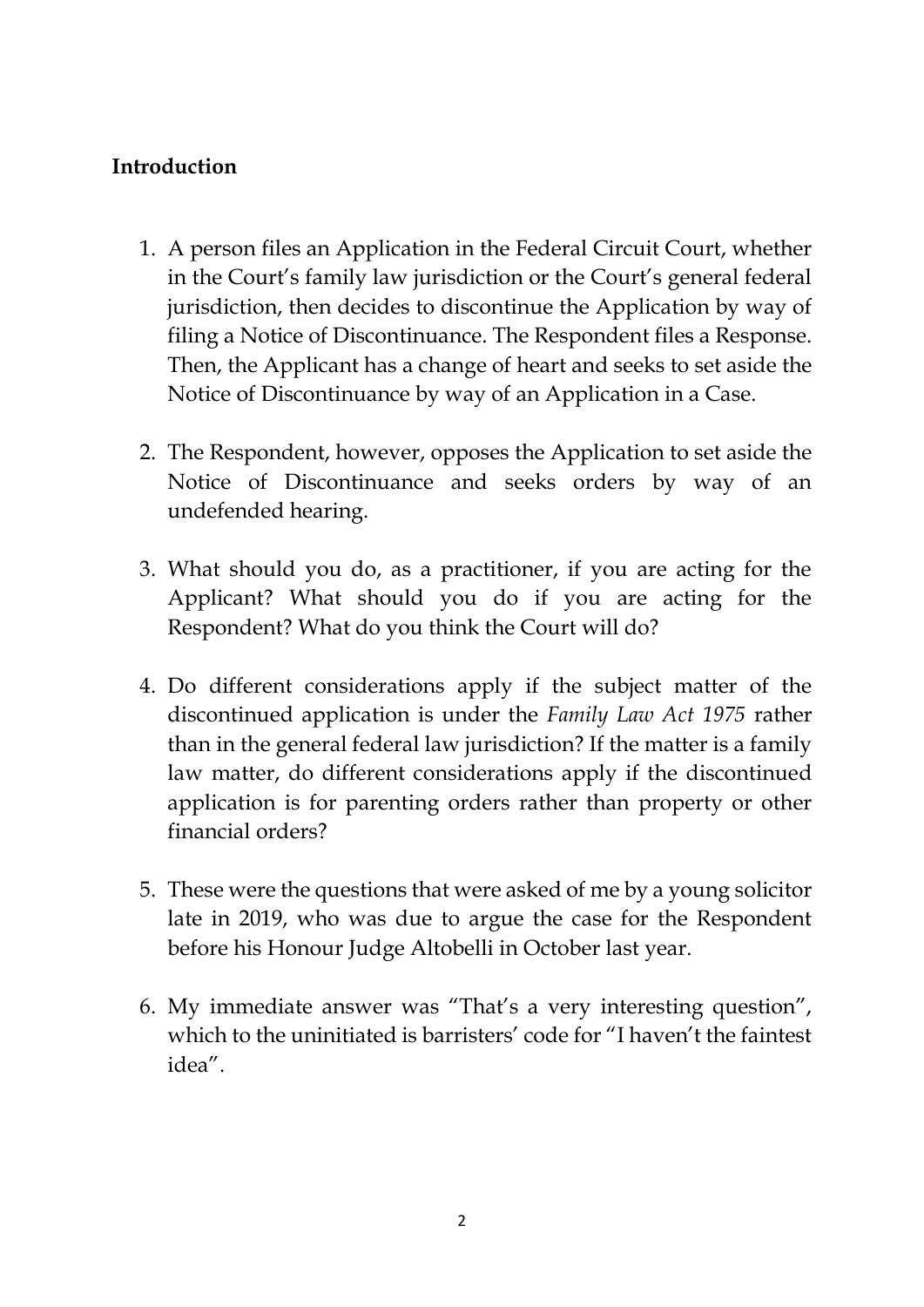#### **The factual situation**

- 7. The Applicant mother filed an Application-Contravention in the Federal Circuit Court on 7 May 2018 and an Initiating Application for parenting orders on 6 February 2019. Obviously, there had been previous family law parenting orders.
- 8. The Respondent father filed a Response on 20 March 2019.
- 9. On 21 May the Applicant filed a Notice of Discontinuance in respect of both Applications.
- 10.The Respondent then filed an Amended Response on 19 August, seeking to proceed to an undefended hearing for parenting orders.
- 11.However, three days later, on 22 August 2019, the Applicant filed an Application in a Case, asking the Court to set aside her Notice of Discontinuance. In her affidavit in support, the Applicant deposed that she had filed the Notice of Discontinuance in circumstances where she had lost her job and owed her solicitor a lot of money, saying:

*"I felt it was too much financially and emotionally for me to continue with the matter at the time".* 

- 12.However, she went on to depose that, since then, she had found stable employment and had paid her outstanding solicitors' costs.
- 13.In listing the application in a case for hearing, his Honour Judge Altobelli told the parties' solicitors that he was aware of the decisions of the Federal Circuit Court in *Laramie & Caul* [2018] FCCA 1371 and *SZFOZ v Minister for Immigration & Citizenship* [2007] FCA 1137, but he was seeking specific family law precedent.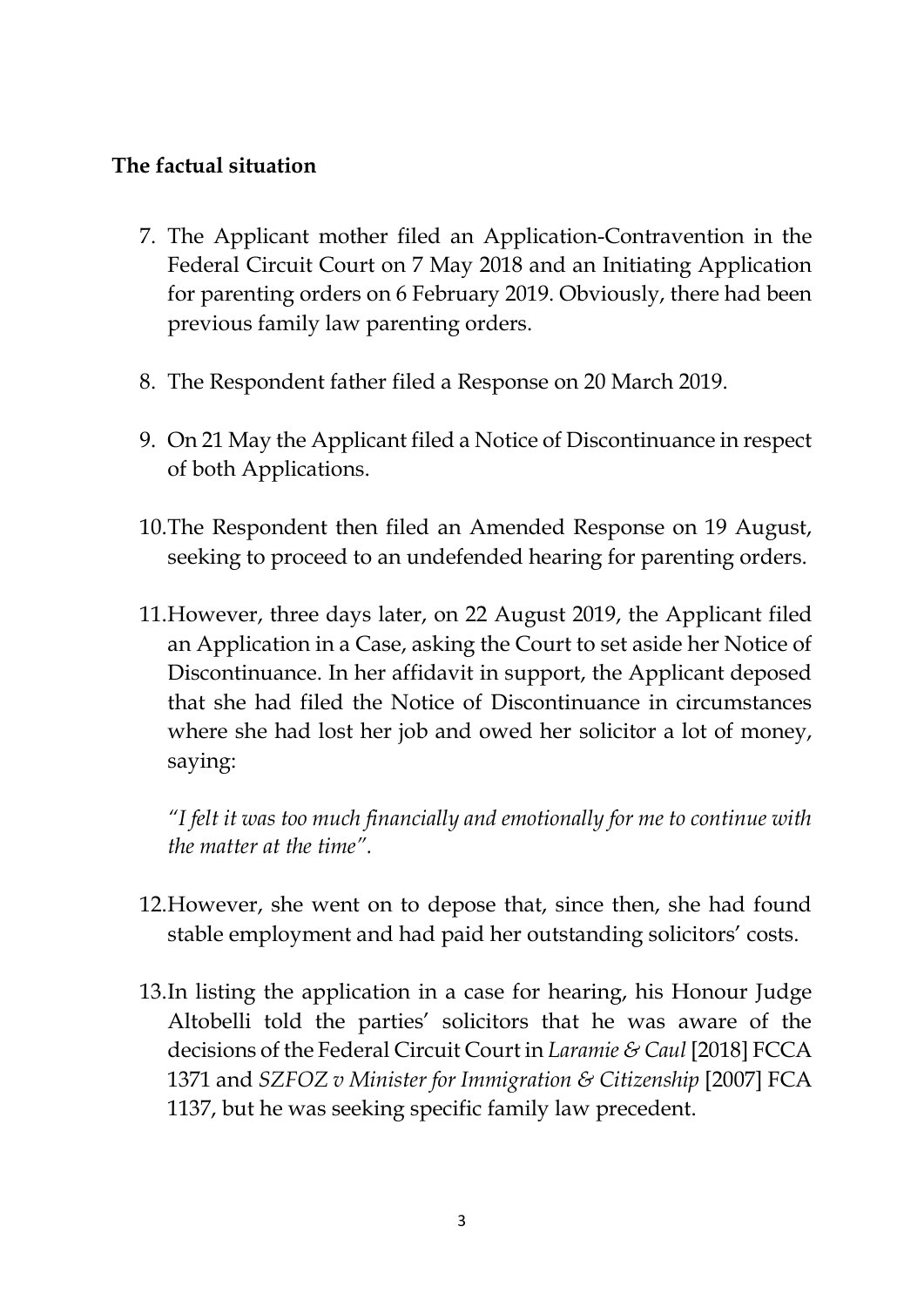14.His Honour heard submissions from my instructor, the Applicant's solicitor and the Independent Children's Lawyer on 4 October 2019 and delivered his decision on 20 December 2019.

### **Spoiler Alert**

- 15.For those of you who want to know what the answer is without going to the end of the paper, Judge Altobelli followed the decision in *Laramie & Caul* and dismissed the Application to set aside the Notice of Discontinuance (*Olofsson & Olofsson* [2019] FCCA 3467).
- 16. Interestingly enough, a similar application had been heard by her Honour Judge Harland in Melbourne on 8 November 2019. In her decision handed down on 20 November, her Honour also followed *Laramie & Caul* and dismissed the application to set aside the notice of discontinuance. The citation for her Honour's decision is *Dalal & Dalal (No. 2)* [2019] FCCA 3332.

#### **What do we learn from these decisions?**

- 17. First, you are much better off acting for the Respondent rather than the Applicant in a case like this.
- 18.Second, *Laramie & Caul* is the bomb. It is the decision to follow, because it reviews the authorities and sets out the principles to be followed.
- 19.Third, the circumstances in which the Federal Circuit Court will set aside a Notice of Discontinuance are very limited indeed, and the Court's discretion to do so is not a discretion at large.

#### **What are the principles?**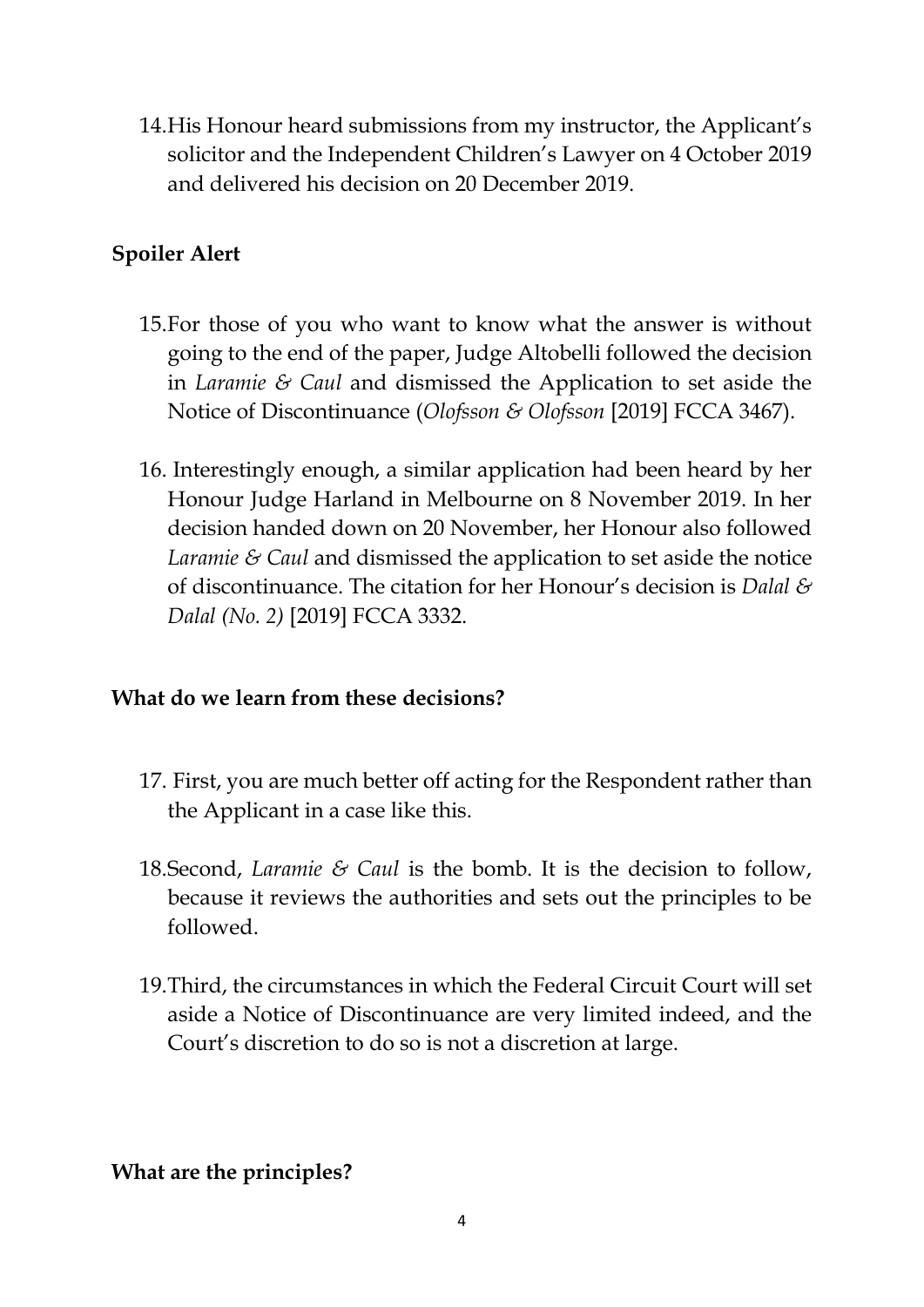- 20. The principles to be followed are clearly set out in *Laramie & Caul,*  where Judge Jarrett reviewed relevant earlier decisions on the subject.
- 21.Whilst most of the decisions considered by his Honour in *Laramie & Caul* are ones where the substantive applications were in the Court's general federal jurisdiction, the subject matter of the substantive application is irrelevant. Whilst *Laramie & Caul* related to an application to set aside a notice of discontinuance of two applications under the *Family Law Act,* the decision is not a decision under that Act but a procedural decision under the *Federal Circuit Court Rules 2000.*
- 22. His Honour considered and approved the decision of Wilson FM in *Maddison v Qualtime Association Inc* [2010] FMCA 25, where it was held that, in determining whether or not to set aside a notice of discontinuance, the Court has power to do so in the following limited circumstances:
	- a) The notice was procured by fraud or as an abuse of process;
	- b) It is necessary to avoid an injustice; or
	- c) The notice was filed arising from an agreement that is void or voidable.<sup>1</sup>
- 23. Judge Jarrett also considered and followed the decision of her Honour Judge Whelan<sup>2</sup> in *MZZIO v Minister for Immigration and Anor* [2014 FCCA 618, where her Honour identified the following questions to assist in determining an application to set aside a notice of discontinuance:
	- a) Did the applicant knowingly and voluntarily file a notice of discontinuance?

<sup>1</sup> Cited by Judge Harland in *Dalal & Dalal (No 2)* at [9]

<sup>2</sup> Now sadly deceased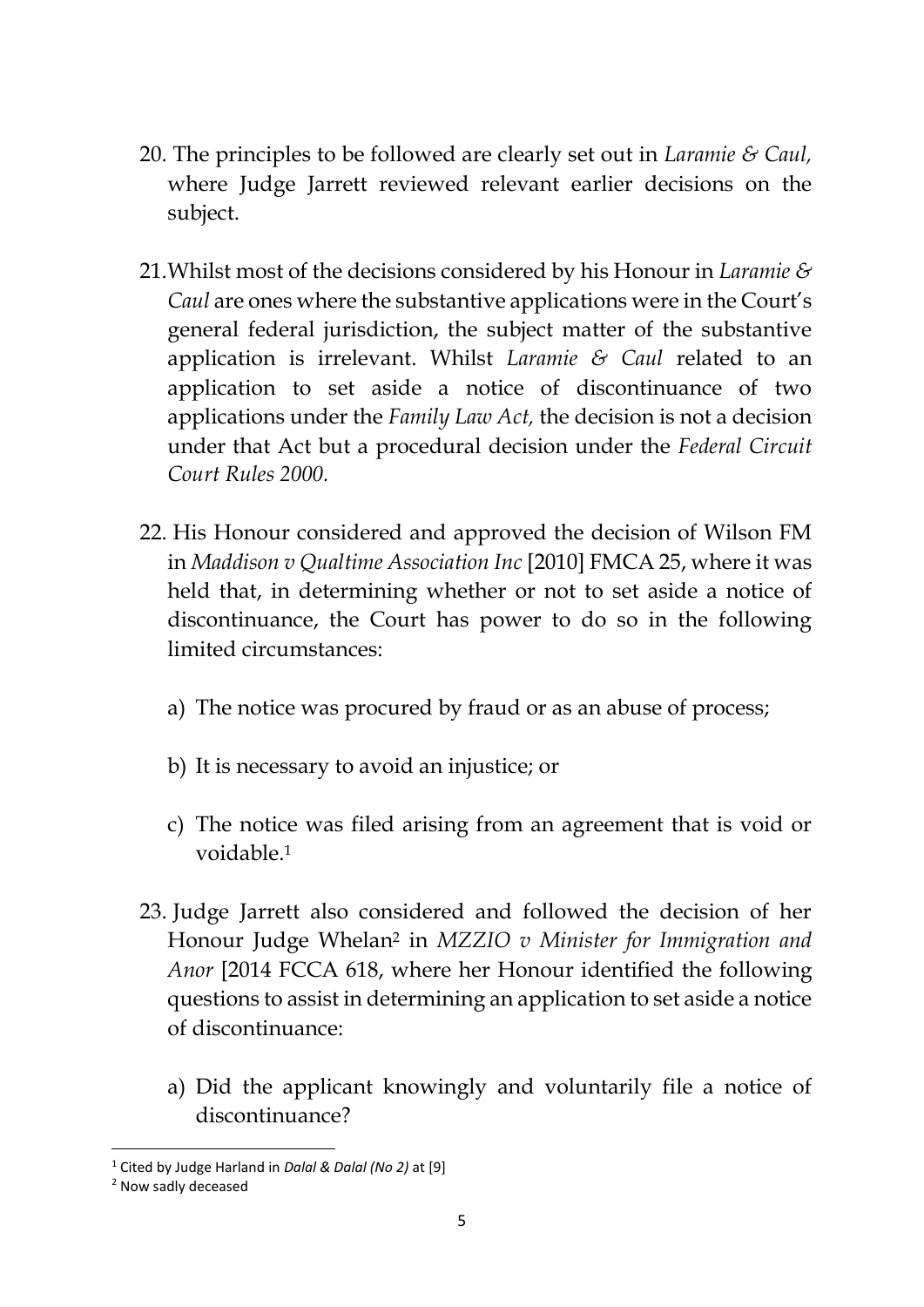- b) Was the notice of discontinuance procured by fraud or duress?
- c) Was it filed under a void or voidable agreement?
- d) Did the filing of the notice otherwise involve an abuse of process?
- e) Is it necessary to set aside the notice of discontinuance in order to ensure the Court's processes do not cause an injustice?
- f) If the notice is set aside, does the substantive application have a reasonable prospect of success?<sup>3</sup>

### **Is a Discontinuance the same as a dismissal?**

- 24.No. Discontinuance is an action by a party and does not involve an order of the Court. Thus, it is always open to an Applicant in those circumstances to file a fresh Application. Ideally, this should be done as soon as possible and before a decision is made by the Court after an undefended hearing. Otherwise, the Court would be considering whether there is a sufficient change of circumstances, in accordance with the principles enunciated in *Rice v Asplund*  (1979) FLC 90-725.
- 25.The distinction between a dismissal of an application by means of a withdrawal and a discontinuance was set out by Wilson FM in *Maddison v Qualtime* at [35]:

*"The mere filing of a Notice of Discontinuance does not, of itself, preclude a party from bringing fresh proceedings to enforce the same cause of action (subject, of course, to matters such as statutes of limitation…"* 

26. This proposition is given force by subrule 13.02(3) of the *Federal Circuit Court Rules*

<sup>&</sup>lt;sup>3</sup> Cited in *Dalal* at [11]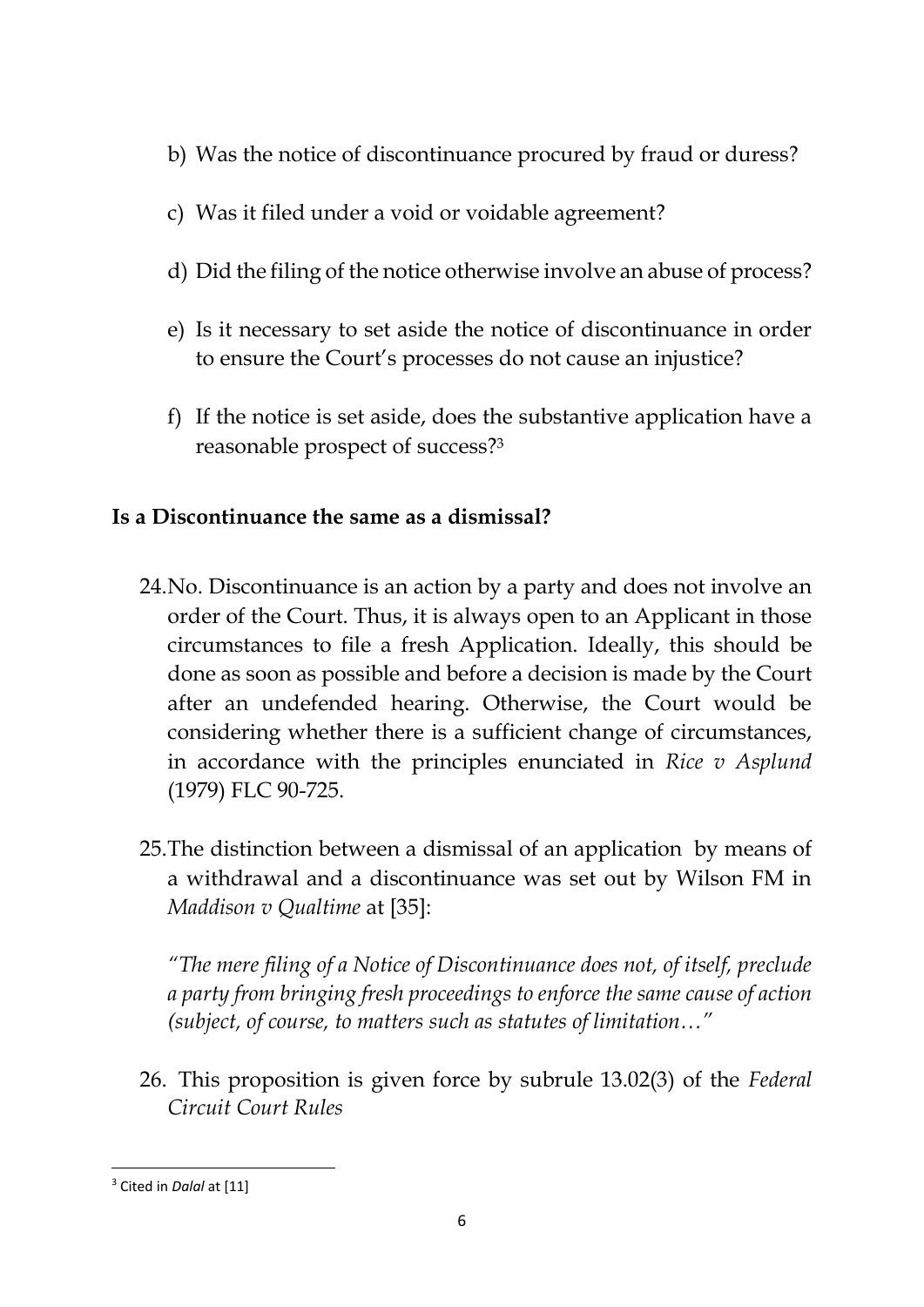*"If an order for costs is made against a party and the party brings against the party to whom the costs are payable a further proceeding on the same or substantially the same matter, the Court may stay the further proceedings until the costs are paid.*

### **Are the principles the same in the Family Court?**

- 27. They are similar, but not identical. A useful guide can be found in the decision of Wilson J<sup>4</sup> in *Cao & Trong* [2019] FamCA 336 at [55]:
	- *a) Whether a valid explanation has been given as to why the notice of discontinuance was filed;*
	- *b) Whether there is any prejudice to either party if the order is made setting aside the notice of discontinuance or if the granting of such an order is refused;*
	- *c) Whether in all the circumstances it is just to set aside the notice;*
	- *d) Whether there are discretionary grounds for setting aside the notice.*
- 28. In my respectful submission, these principles are a little bit wider than the very limited circumstances that apply in the Federal Circuit Court.

### **In conclusion**

29.You cannot go too far wrong by reading the decision in *Laramie & Caul* very thoroughly. Judge Jarrett followed not only decisions at first instance but also the decisions of *SZFOZ v Minister for Immigration and Citizenship* [2007] FCA 1137 and *BZAGD v Minister for Immigration and Border Protection* [2016] FCA 670, both of which were decisions on appeal from the Federal Magistrates Court (as it

<sup>4</sup> No relation to the former Wilson FM